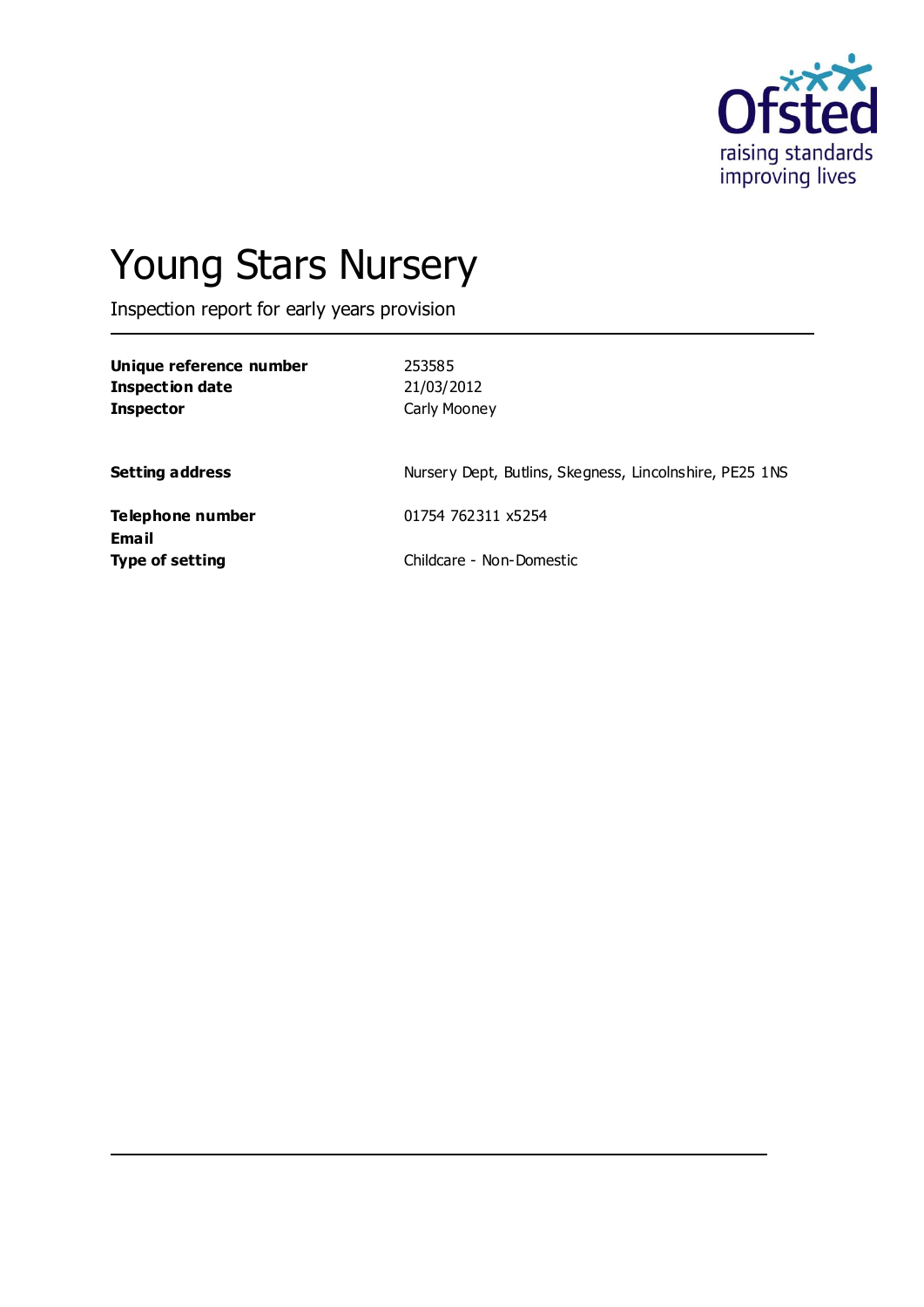The Office for Standards in Education, Children's Services and Skills (Ofsted) regulates and inspects to achieve excellence in the care of children and young people, and in education and skills for learners of all ages. It regulates and inspects childcare and children's social care, and inspects the Children and Family Court Advisory Support Service (Cafcass), schools, colleges, initial teacher training, work-based learning and skills training, adult and community learning, and education and training in prisons and other secure establishments. It assesses council children's services, and inspects services for looked after children, safeguarding and child protection.

If you would like a copy of this document in a different format, such as large print or Braille, please telephone 0300 123 1231, or email enquiries@ofsted.gov.uk.

You may copy all or parts of this document for non-commercial educational purposes, as long as you give details of the source and date of publication and do not alter the information in any way.

T: 0300 123 1231 Textphone: 0161 618 8524 E: enquiries@ofsted.gov.uk W: [www.ofsted.gov.uk](http://www.ofsted.gov.uk/)

© Crown copyright 2012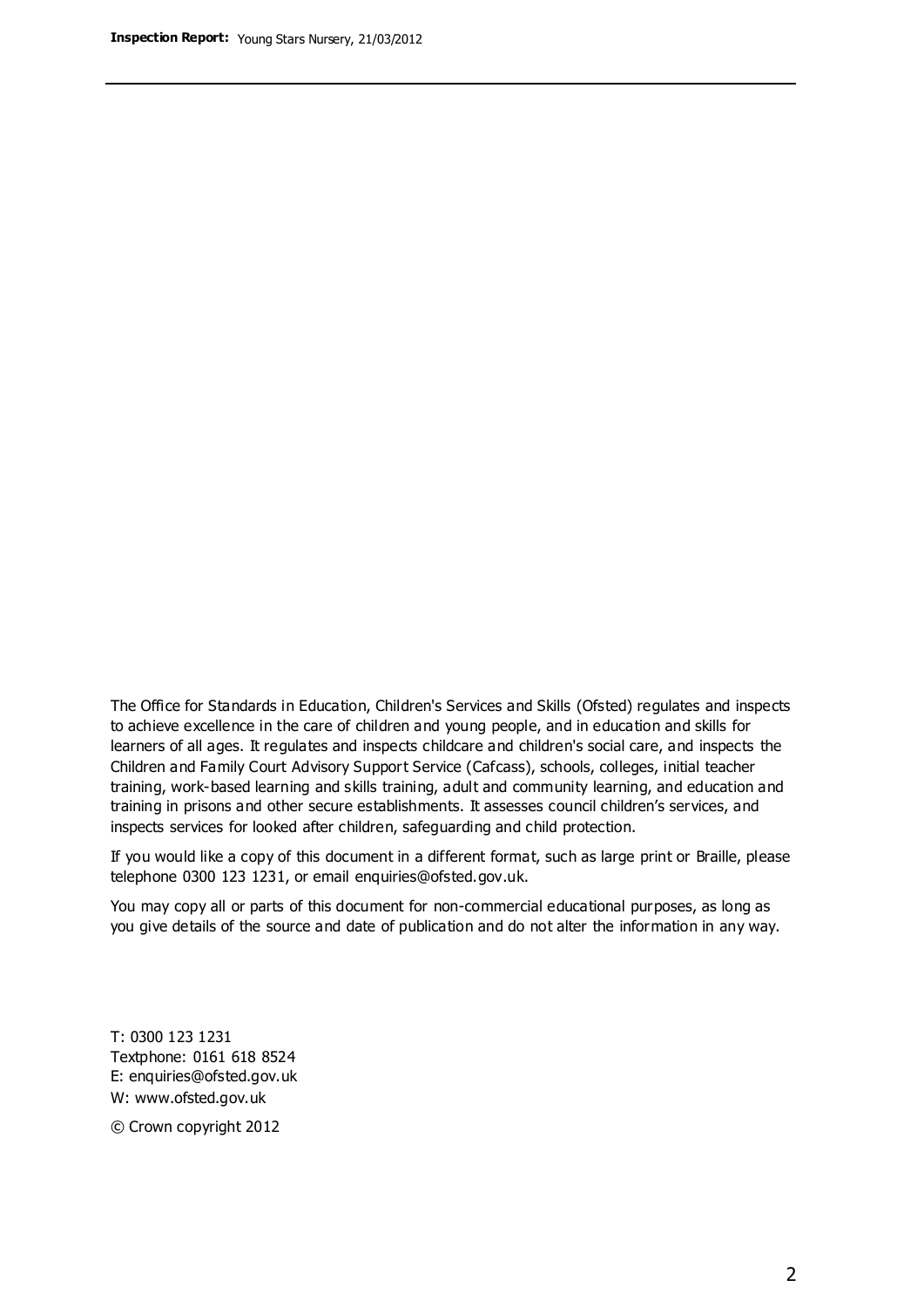# **Introduction**

This inspection was carried out by Ofsted under Sections 49 and 50 of the Childcare Act 2006 on the quality and standards of the registered early years provision. 'Early years provision' refers to provision regulated by Ofsted for children from birth to 31 August following their fifth birthday (the early years age group). The registered person must ensure that this provision complies with the statutory framework for children's learning, development and welfare, known as the *Early* Years Foundation Stage.

The provider must provide a copy of this report to all parents with children at the setting where reasonably practicable. The provider must provide a copy of the report to any other person who asks for one, but may charge a fee for this service (The Childcare (Inspection) Regulations 2008 regulations 9 and 10).

The setting also makes provision for children older than the early years age group which is registered on the voluntary and/or compulsory part(s) of the Childcare Register. This report does not include an evaluation of that provision, but a comment about compliance with the requirements of the Childcare Register is included in Annex B.

Please see our website for more information about each childcare provider. We publish inspection reports, conditions of registration and details of complaints we receive where we or the provider take action to meet the requirements of registration.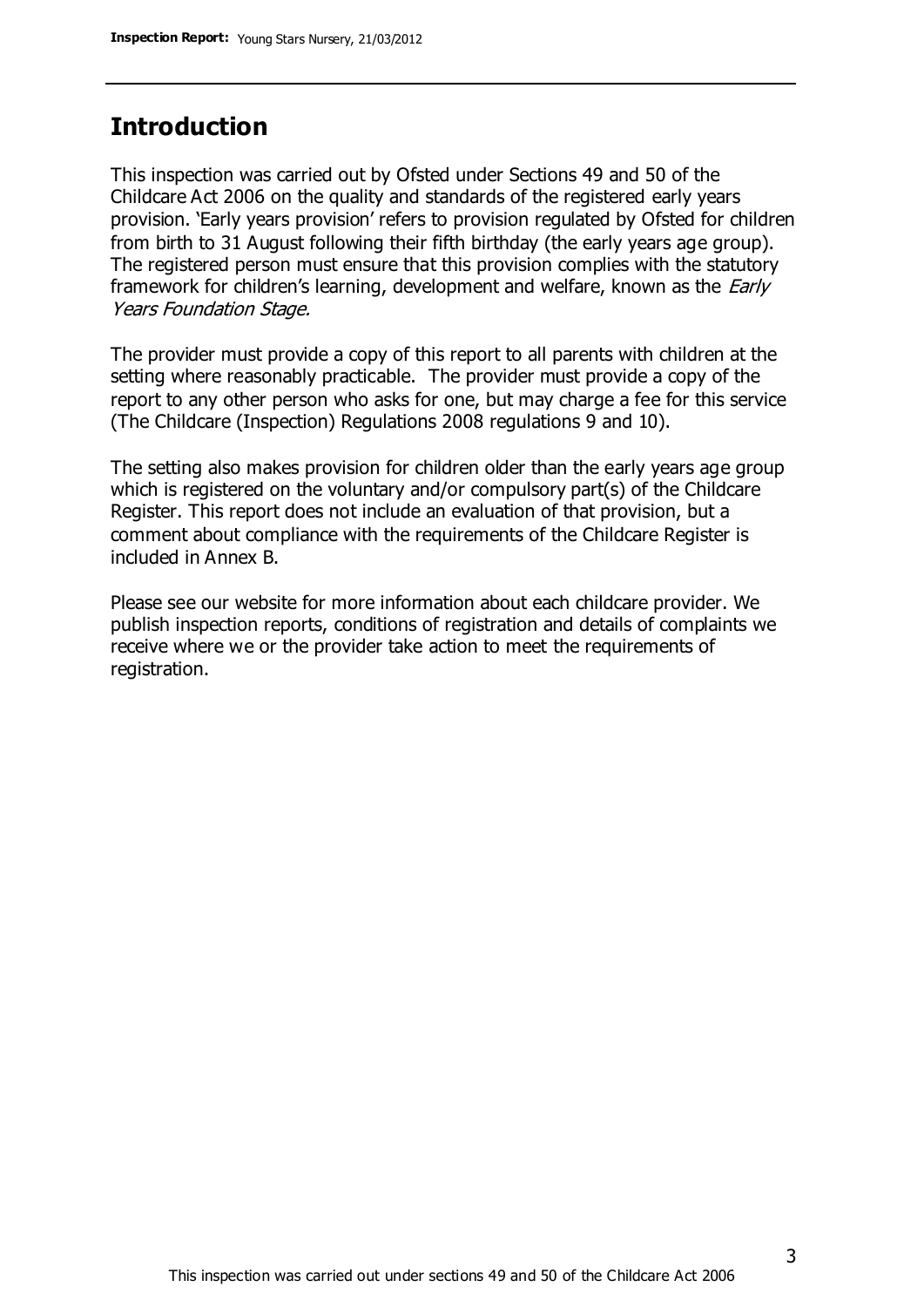# **Description of the setting**

Young Stars Day Nursery has been operating for many years. It operates from a single story building in the centre of Butlins Holiday resort, Skegness. The nursery serves parents employed by Butlins. There is a separate guest nursery for guest's children staying at the resort. The nursery is accessible to all children and there is a fully enclosed area available for outdoor play. An Out of School Club operates during school holidays.

The nursery opens Monday to Saturday all year round. The nursery is open from 8.30am until 6.00pm. Children are able to attend for a variety of sessions. The Guest nursery is open from 10.00am until 12.00pm and again from 2.00pm until 4.00pm seven days a week. The nursery is registered on the Early Years Register and on both the voluntary and compulsory parts of the Childcare Register. A maximum of 35 children may attend the nursery at any one time all of whom may be on the Early Years Register. There are currently 37 children attending who are within the Early Years Foundation Stage. A maximum of 29 children may attend the guest nursery at any one time all of whom may be on the early years register. The nursery also offers care to children aged over five years. The nursery provides funded early education for three- and four-year-olds. It supports children who speak English as an additional language.

The nursery employs 18 members of child care staff. Of these, all hold appropriate early years qualifications. The nursery receives support from the local authority.

# **The overall effectiveness of the early years provision**

Overall the quality of the provision is good.

Children are happy, settled and well provided for by caring and attentive staff who value each child as individuals. In general, children make good progress in their learning and systems for observation and assessment are developing. Secure relationships with parents are in place. Staff are led and managed well by a management team who demonstrate a firm commitment to improving and continuously developing the provision.

# **What steps need to be taken to improve provision further?**

To further improve the early years provision the registered person should:

- enhance the outdoor learning environment to further develop children's opportunities to explore, use their senses and be physically active
- review planning and assessment systems in the Team Nursery room to provide appropriate, realistic experiences that build on children's interests and ensure next steps identified are meaningful to individual children's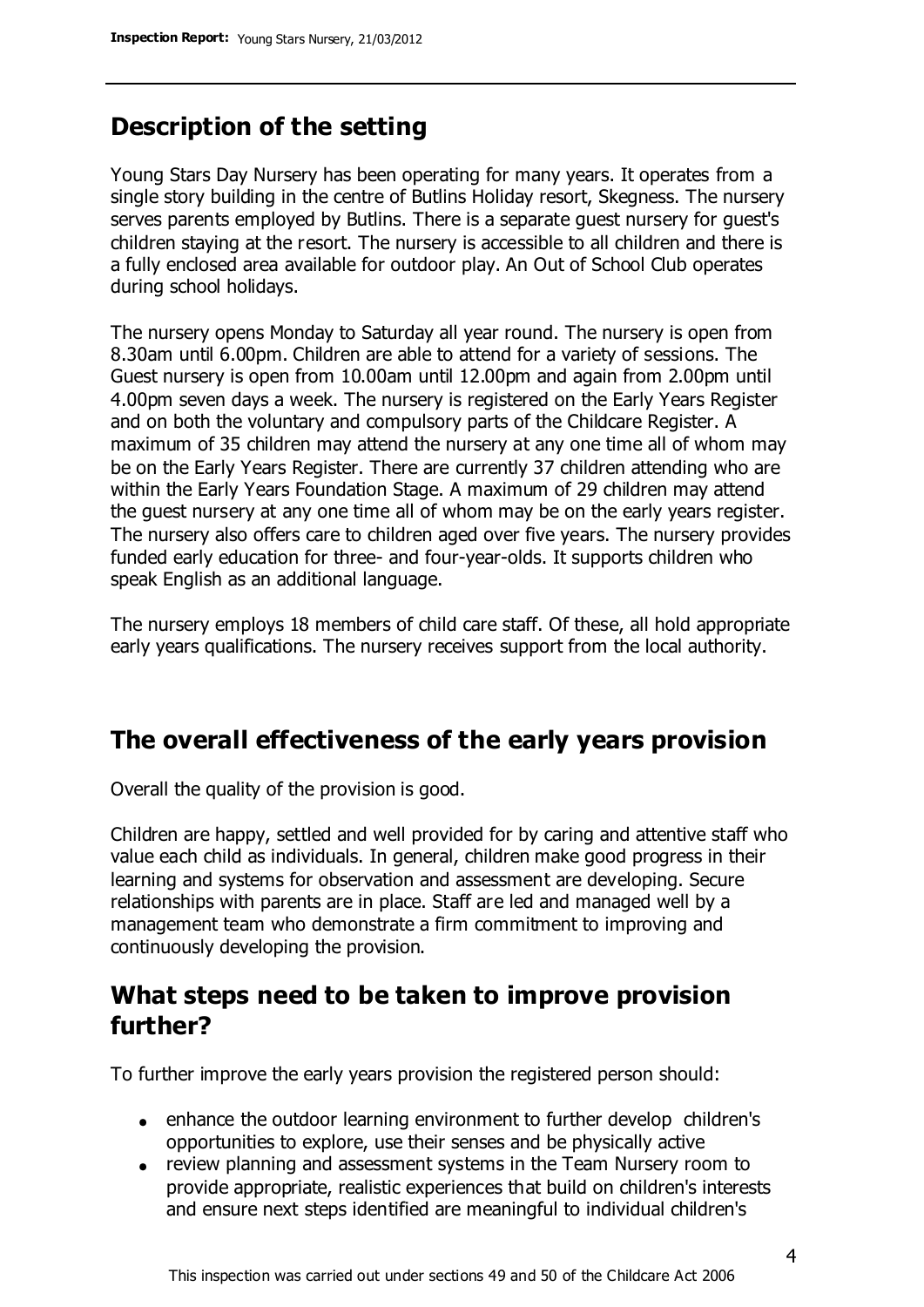learning

ensure parents of children in the Team Nursery room receive regular information regarding their child's learning and development.

# **The effectiveness of leadership and management of the early years provision**

Clear safeguarding systems are in place to protect children within the nursery and staff attend regular training to ensure they are up-to-date with the most recent information. Robust systems are in place to ensure that all staff who work with children are suitable to do so. A clear induction programme ensures staff are familiar with all polices and procedures and effectively implement them into the day to day running of the nursery. Risk assessment procedures are thorough and include daily checks that enable any hazards to be identified and minimised immediately. Staff are deployed effectively and work closely as a team to provide good supervision of children both inside and out. All documentation regarding children's health, safety and welfare is comprehensive and kept to a good standard.

Children play in a bright, stimulating environment where they are able to access a wide range of age appropriate toys and resources. The twinkle stars room is fairly new to the setting and provides children under two with a cosy, comfortable, homely environment which helps them settle well. There is ample space throughout the nursery for children to move freely, especially older children as they independently access the large garden throughout the day. Children's work and photographs of themselves are displayed, along with family photographs in the twinkle stars room which gives children a true sense of belonging. Staff provide a fully inclusive service to all children attending and ensure that no child is disadvantaged in any way. Individual children's needs are thoroughly addressed through staff's clear knowledge of all children and their families.

Parents are positive about the nursery and feel happy with the care provided; specifically commenting on the close relationship their children have with the staff. They are made to feel welcome in the setting and receive good feedback about their child's day either verbally or in a daily diary for younger children. Relevant, clear information is gathered from parents at the beginning regarding their child's care and development and progress records are available to parents at all times. Effective systems for sharing information about children's progress have been implemented in the twinkle stars room as monthly photographs and observations are sent home. Currently parents of children in the team nursery room are not regularly updated of their child's progress and this has been identified by parents in recent questionnaires. Good links have been formed with local schools to aid a smooth transition from nursery to school life.

The management team demonstrate clear vision for the future and constantly strives to improve outcomes for children. Current systems for self-evaluation are effective in monitoring and evaluating the provision. Staff demonstrate a positive commitment to improving their knowledge through professional training and have a good working relationship with the advisor from the local authority.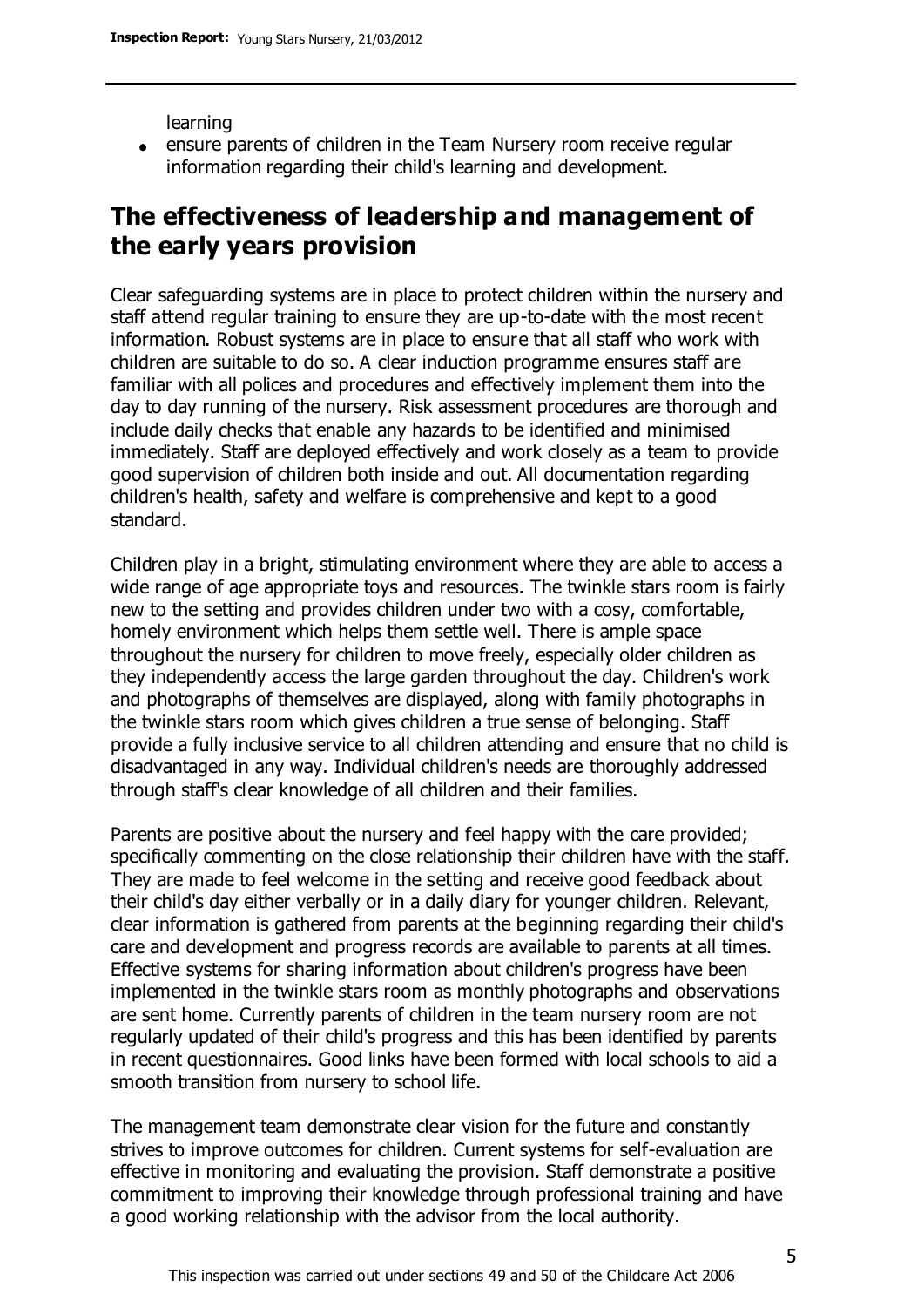# **The quality and standards of the early years provision and outcomes for children**

Children enjoy there time in the nursery and are well looked after by caring and attentive staff. Babies receive cuddles and lots of reassurance so they make meaningful relationships with the adults that care for them. They follow their own individual routines for rest times and feeding so they are settled and content. Children communicate confidently with staff who provide support at their chosen activities. In general, staff are secure in their knowledge of how children learn which enables children to make good progress in their learning and development overall. Planning systems in the twinkle stars room are based on children's interest and individual learning needs. Planning within the team nursery is more generalised, with focused activities linked to a theme or topic rather than individual learning. Learning journeys provide a good account of the children's time at the setting with interesting photographs and achievements recorded. However, next steps identified are often too general and do not identify individual learning intentions.

Children's personal, social and emotional development is supported well throughout the nursery. Older children develop their independent skills as they spread their own toast at snack and access tissues to wipe their own noses. Babies are learning important social skills as they sit together to eat with their peers and older babies encouraged to feed themselves using appropriate cutlery. Children behave well and are developing good self-esteem as they receive lots of praise and encouragement from attentive staff when they do well. They are aware of rules and boundaries and enthusiastically help to tidy away the toys once the three minute sand timer has finished.

Children play in a word rich environment and can access a range of books in the cosy book area. Mark-making materials are constantly available and older children enjoy making marks in a number of ways, for example, using rollers and paint brushes to paint the walls outside with wet mud. Older children access the outdoor environment on a daily basis and enjoy spending time in the fresh air. However, in general the garden lacks stimulation and variety to extend children's learning. Children have good opportunities to access the local environment as they use the resorts facilities, such as, the train, visit the duck pond to feed the ducks or spend time on the beach. Children celebrate other cultures and access appropriate resources that help them become aware of similarities and differences in people. Children have the ability to express their creativity through participating in a range of activities including sand, painting and pasta play. Babies listen attentively to staff singing familiar songs they enjoy, such as, wind the bobbin up and wheels on the bus.

Children's welfare is effectively promoted. Most staff hold current first aid qualifications and documentation regarding children's health is appropriately maintained. Children learn about healthy eating through the range of balanced and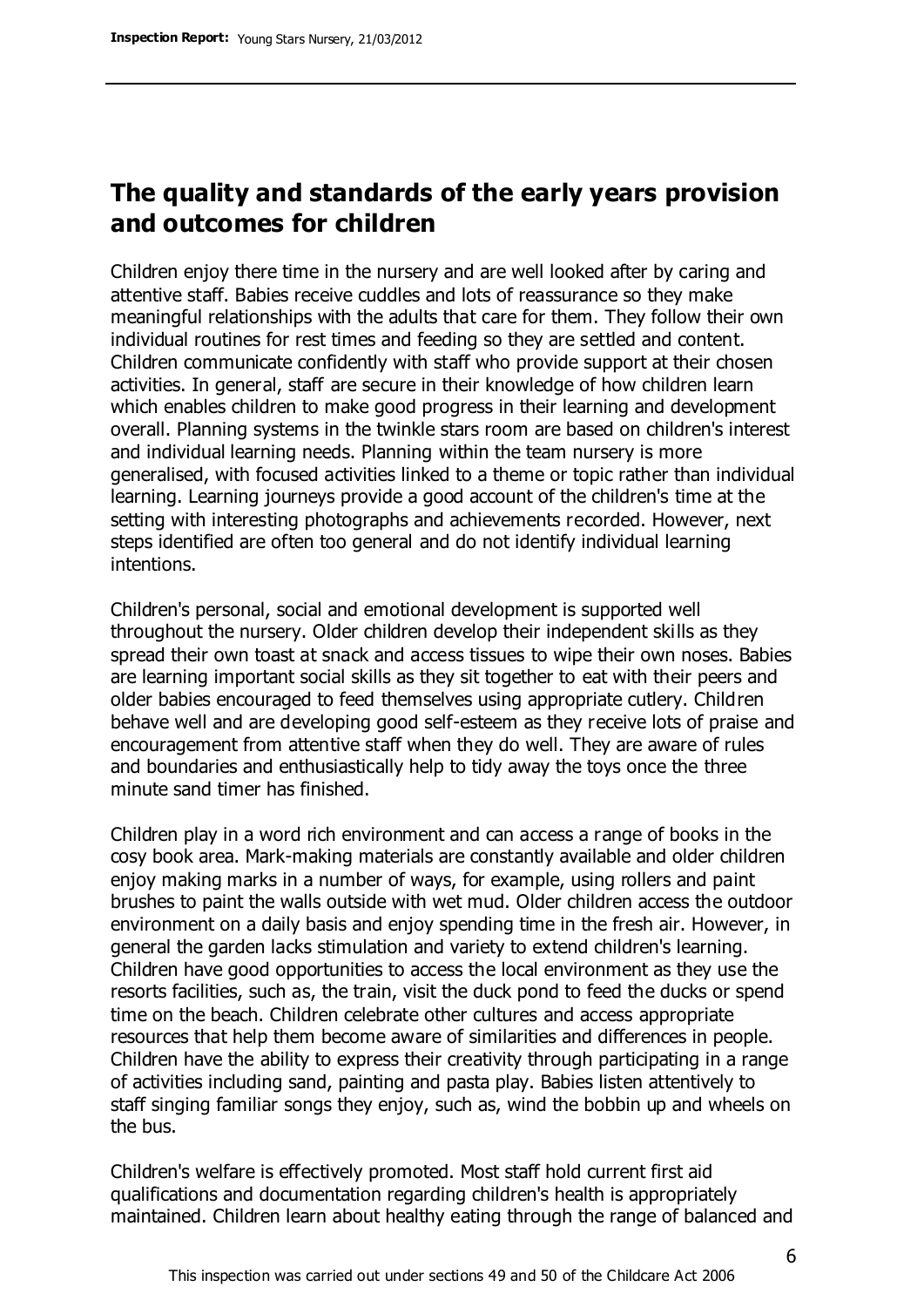nutritious snacks and meals provided. All areas of the nursery are kept clean and hygienic and staff follow appropriate nappy changing procedures to minimise the risk of infection. Children are learning to maintain their own personal hygiene well, with older babies encouraged to wipe their own faces and hands after eating. Children participate in safe practices, such as, fire drills and feel safe and secure in the setting.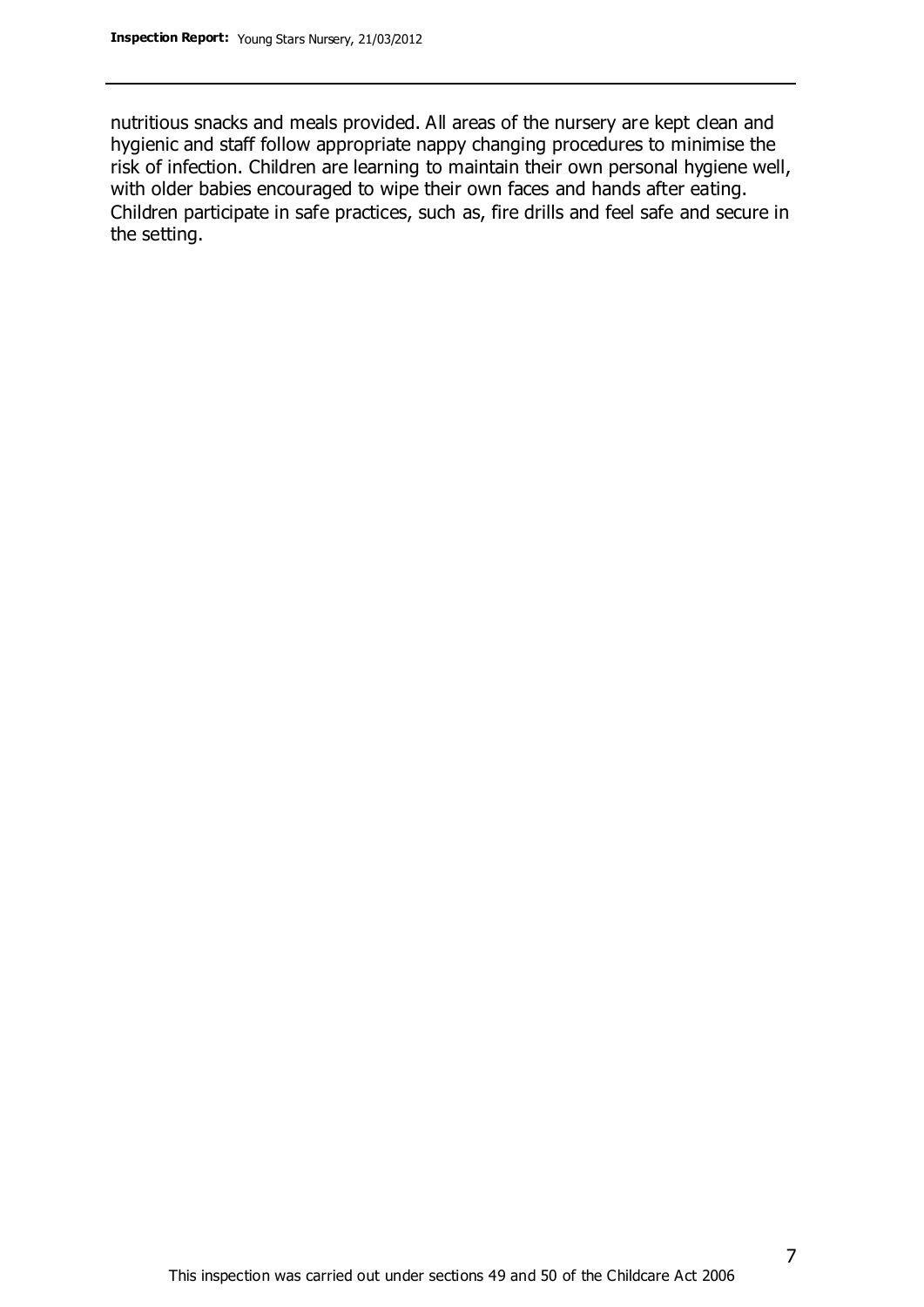# **Annex A: record of inspection judgements**

#### **The key inspection judgements and what they mean**

Grade 1 is Outstanding: this aspect of the provision is of exceptionally high quality Grade 2 is Good: this aspect of the provision is strong Grade 3 is Satisfactory: this aspect of the provision is sound Grade 4 is Inadequate: this aspect of the provision is not good enough

### **The overall effectiveness of the early years provision**

| How well does the setting meet the needs of the<br>children in the Early Years Foundation Stage? |  |
|--------------------------------------------------------------------------------------------------|--|
| The capacity of the provision to maintain continuous                                             |  |
| improvement                                                                                      |  |

#### **The effectiveness of leadership and management of the early years provision**

| The effectiveness of leadership and management of the             |               |
|-------------------------------------------------------------------|---------------|
| <b>Early Years Foundation Stage</b>                               |               |
| The effectiveness of leadership and management in embedding       |               |
| ambition and driving improvement                                  |               |
| The effectiveness with which the setting deploys resources        |               |
| The effectiveness with which the setting promotes equality and    |               |
| diversity                                                         |               |
| The effectiveness of safeguarding                                 | $\mathcal{P}$ |
| The effectiveness of the setting's self-evaluation, including the |               |
| steps taken to promote improvement                                |               |
| The effectiveness of partnerships                                 |               |
| The effectiveness of the setting's engagement with parents and    |               |
| carers                                                            |               |

## **The quality of the provision in the Early Years Foundation Stage**

The quality of the provision in the Early Years Foundation Stage  $\vert$  2

## **Outcomes for children in the Early Years Foundation Stage**

| <b>Outcomes for children in the Early Years Foundation</b>    |  |
|---------------------------------------------------------------|--|
| <b>Stage</b>                                                  |  |
| The extent to which children achieve and enjoy their learning |  |
| The extent to which children feel safe                        |  |
| The extent to which children adopt healthy lifestyles         |  |
| The extent to which children make a positive contribution     |  |
| The extent to which children develop skills for the future    |  |

Any complaints about the inspection or report should be made following the procedures set out in the guidance available from Ofsted's website: www.ofsted.gov.uk